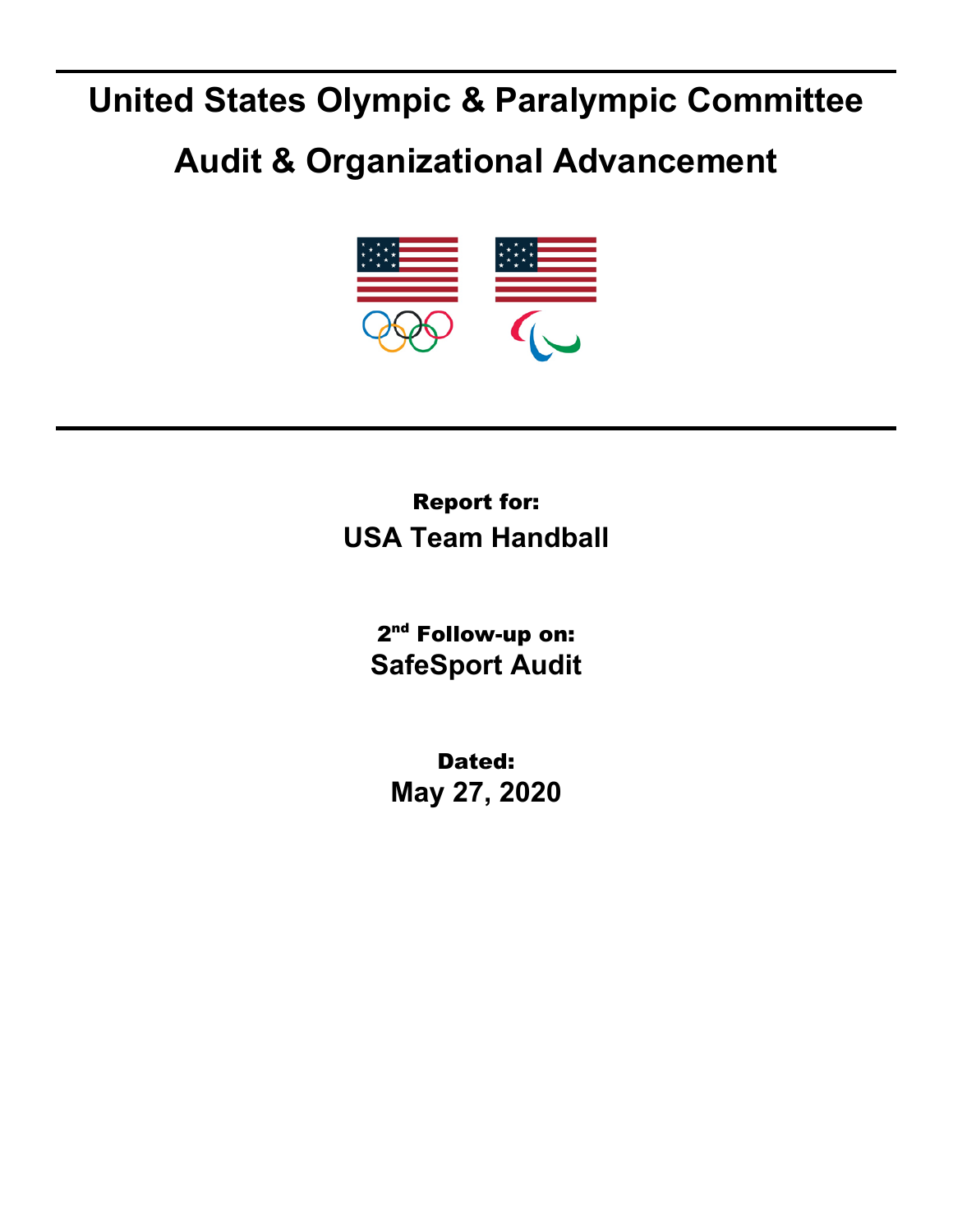

UNITED STATES OLYMPIC & PARALVMPIC **COMMITTEE** 1 Olympic Plaza Colorado Springs, CO 80909

May 27, 2020

Barry Siff Chief Executive Officer USA Team Handball

Dear Barry,

The USOPC Audit & Organizational Advancement Department (AOA) continued to follow-up on the status of recommendations from the October 2017, Baker Tilly Virchow Krause (Baker Tilly) SafeSport audit of USA Team Handball (USATH). The January 2018 Follow-up Report resulted in three implemented recommendations and one in-process recommendation. AOA conducted an audit of USATH in October 2018, which included a follow-up on the in-process recommendation and determined the status had not changed at that time. In May 2020, AOA conducted an athlete safety follow-up on the October 2018 audit report, which was used to verify implementation of the outstanding Baker Tilly SafeSport audit recommendation. Follow-up testing found that the recommendation was implemented and is considered closed.

As of September 13, 2019, the USOPC Board approved the revised NGB and HPMO Athlete Safety Policy. Auditing of the U.S. Center for SafeSport's (Center) athlete safety requirements now fall under the jurisdiction of the Center. However, the USOPC AOA will continue to audit compliance with the USOPC policies and procedures.

We thank you and your staff for assisting in the follow-up review.

Sincerely,

Bight Julle

Bridget Toelle, CPA, CIA Vice President, Audit & Organizational Advancement

cc: Nicole Deal Denise Parker Onye Ikwuakor